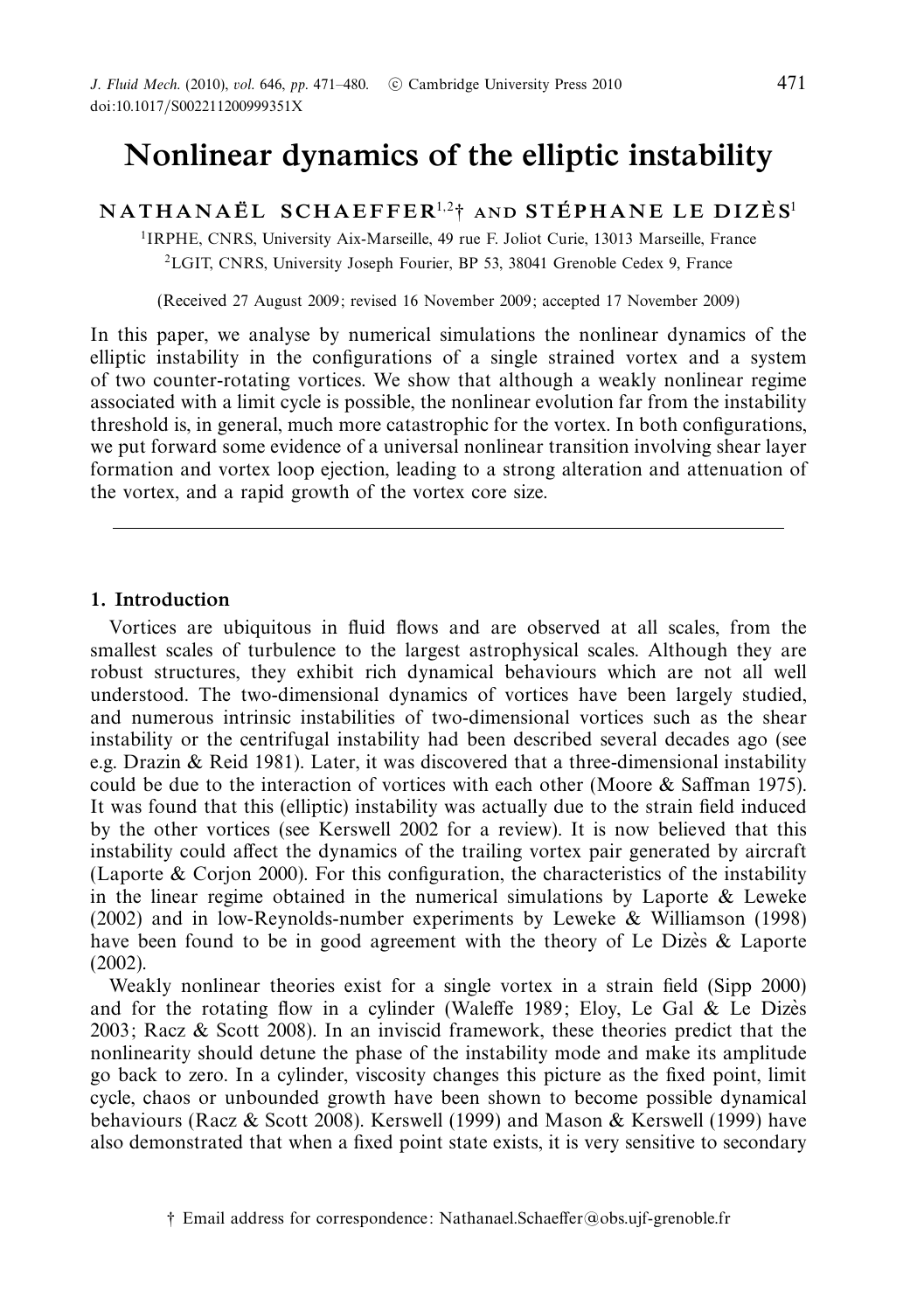instabilities. For a vortex in a strain field or for vortex pairs, no such predictions are available.

Motivated by aeronautical applications, numerical simulations of the dynamics of co-rotating or counter-rotating vortex pairs have been performed by several groups (Laporte & Corjon 2000; Marshall, Brancher & Giovannini 2001; Bristol et al. 2004). Complicated nonlinear behaviours, involving vortex loops ejections and partial reconnections, have been observed leading to a more or less rapid destruction of the vortices depending on the configurations. However, no clear picture of the nonlinear evolution of the elliptic instability has been put forward. In this paper, our goal is to fill the gap between these fully nonlinear simulations and the weakly nonlinear theory. By considering simple configurations, our objective is to identify some generic or universal features associated with the nonlinear evolution of the elliptic instability.

#### 2. Framework

In this paper, we consider Lamb–Oseen vortices (i.e. vortices in an open domain) defined by their vorticity field written in cylindrical coordinates as

$$
\omega = \Gamma / (\pi a^2) \exp(-r^2/a^2),
$$

where  $\Gamma$  and  $\alpha$  are the circulation and the radius of the vortex, respectively. This vorticity profile is a self-similar solution of the Navier–Stokes equations, provided that the radius a evolves in a fluid of kinematic viscosity v according to  $a(t) = \sqrt{a_0^2 + 4vt}$ . Throughout the paper, time scales are normalized by the vortex initial turnover time  $2\pi a_0^2/\Gamma$ , and  $k_z$  denotes an axial wavenumber.

Two situations are studied: (i) a single vortex in an imposed external strain field and (ii) two parallel counter-rotating vortices straining each other. Our objectives are to understand the nonlinear regime of the elliptic instability in the first idealized configuration for which linear and weakly nonlinear theories have been developed and then to extend the results to a vortex configuration directly useful for practical applications. For both cases, the nonlinear development of the instability is simulated with the three-dimensional pseudo-spectral Cartesian code which has already been used and tested by Roy *et al.* (2008). This code uses the three-dimensional fast Fourier transform of the FFTW library (Frigo  $&$  Johnson 2005), and aliasing is avoided by using the standard 2/3 rule. The spatial resolution is typically  $256 \times 256 \times 48$  in the  $(x, y, z)$  directions where  $0z$  is the vortex axis, but some simulations have been performed at  $512 \times 512 \times 64$ .

The base flow of case (i) is computed using a two-dimensional Navier–Stokes code in cylindrical geometry (finite difference scheme in radial direction and Fourier decomposition in azimuthal direction). This code allows us to impose a fixed strain field for large radial coordinates (fixed here at  $R = 15 a<sub>0</sub>$ ). Starting from an initial condition composed of the axisymmetric Lamb–Oseen vortex plus a uniform strain field of strain rate  $\varepsilon$ , the flow is found to relax on a non-viscous time scale to the quasi-steady strained vortex solution obtained by Jiménez, Moffatt  $\&$  Vasco (1996). The accuracy of this solution is then checked by comparing the numerical strain rate at the vortex centre with the theoretical prediction (Jiménez *et al.* 1996; Eloy  $\&$ Le Dizes 1999). This two-dimensional solution evolves slightly owing to viscous diffusion. This effect is known to influence the development of the elliptic instability (Eloy & Le Dizes 1999). For case (i), we have chosen to freeze artificially the base flow in order to identify more clearly the nonlinear effects on the instability and to be able to compare our results with the weakly nonlinear theory. This choice is also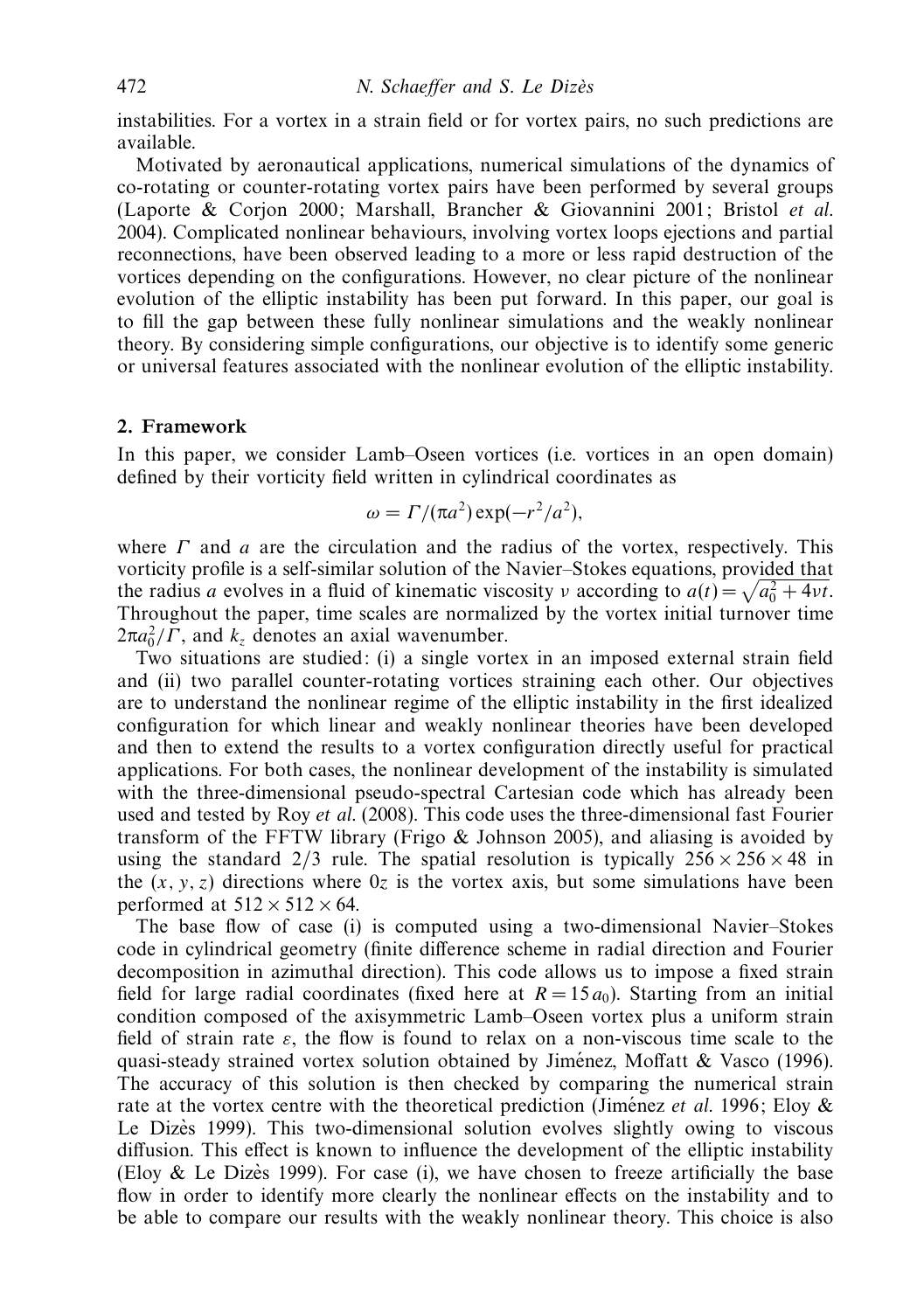

FIGURE 1. Contour plot of the vorticity perturbation of the most unstable mode ( $k<sub>z</sub> = 2.25$ ). (a) In the linear regime; (b) at  $t = 960$  for  $\varepsilon = 0.005$ ,  $Re = 6300$ ; (c) at  $t = 200$  for  $\varepsilon = 0.01$ ,  $Re = 10000$ . Cases (b) and (c) correspond to the angle and the amplitude circled in figure 2. Solid and dashed lines are positive and negative isovorticity contours, respectively. The two circles indicate the maximum and minimum of each mode from which the angle  $\phi$  is computed.

motivated by applications of the results to the larger Reynolds number flows for which viscous diffusion is negligible. Nevertheless, this assumption will be relaxed for the two counter-rotating vortices case. It will allow us to check that it does not significantly influence the nonlinear dynamics of the instability.

# 3. Vortex in a strain field

For this case, two sets of parameters are considered:  $\varepsilon = 0.005$ ,  $Re = \Gamma/v = 6300$ and  $\varepsilon = 0.01$ ,  $Re = 10000$ . The nonlinear development of the elliptic instability is computed by simulating the Navier–Stokes equations for the perturbations  $u$ , using the three-dimensional pseudo-spectral code. The size of the box along the vortex axis is set to a single wavelength of the most unstable linear mode. Without nonlinear terms, we let the flow perturbation corresponding to this mode emerge from white noise until the growth rate converges. We then start the nonlinear simulation with a perturbation scaled to a small amplitude such that the linear growth of the instability is always observed before nonlinear effects become significant.

#### 3.1. Weakly nonlinear regime

For  $\varepsilon = 0.005$ , the onset of the elliptic instability is at  $Re = 5416$ . The first computation at  $Re = 6300$  is performed close to the stability threshold in order to look at a weakly nonlinear regime. The dimensionless linear growth rate at this Reynolds number is  $\sigma = 1.9 \times 10^{-3}$ . The evolution of the shape of the most unstable mode,  $k_z = 2.25$ , is displayed in figure  $1(a,b)$ . While the linear eigenmode is perfectly aligned with the stretching axis (figure  $1a$ ), the nonlinear effects cause a slight rotation of the structure, as predicted by the weakly nonlinear theory of Sipp (2000). The mode structure is almost unmodified during this simulation. The dynamics of the angle  $\phi$  as defined in figure  $1(b)$  can be analysed as the amplitude of the mode increases and are plotted in figure 2. We observe a limit cycle with a small frequency approximately equal to  $8.6 \times 10^{-3}$ . This behaviour was predicted by Racz & Scott (2008) for the weakly nonlinear evolution of a similar instability in a cylinder, but it has been observed for the first time in the case of the elliptic instability of a strained vortex. Note that in the inviscid framework, no limit cycle is expected in the weakly nonlinear regime: the angle should rotate towards the direction of the compression of the strain field and the amplitude should return to zero (Sipp 2000). The time evolution of the mean axial vorticity profile (z- and  $\theta$ -averaged) is shown in figure 3. The slow periodic oscillation associated with the limit cycle can be seen on this plot. Note also that the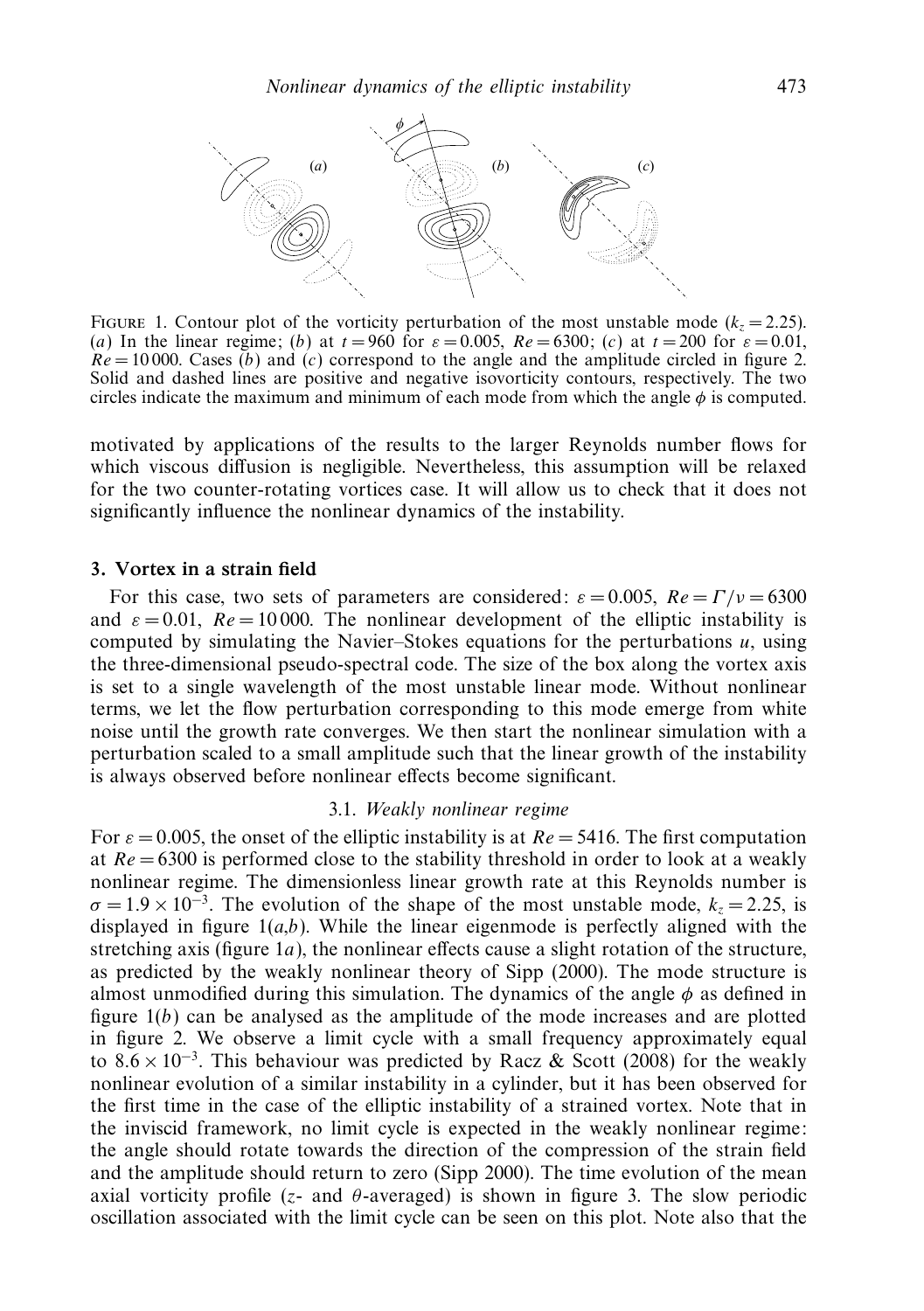

Figure 2. Evolution of the angle (in degrees) and amplitude of the instability mode in the two cases. Solid line:  $\varepsilon = 0.005$ ,  $Re = 6300$ . Dashed line:  $\varepsilon = 0.01$ ,  $Re = 10000$ . The axial vorticity structure of the instability mode at the circles is shown in figure 1.



FIGURE 3. Mean vorticity profiles ( $z$ - and  $\theta$ -averaged) as a function of the radial coordinate (scaled with the initial vortex radius) at different instants for the Lamb–Oseen vortex in a small strain field for  $\varepsilon = 0.005$ ,  $Re = 6300$ . Profiles are separated by  $\Delta t = 200$  (scaled with the turnover time) and shifted by  $\Delta r = 1$  (exception: between profiles 4 and 6,  $\Delta t = 100$ ). The first profile on the left is at  $t = 0$  and the unperturbed profile is repeated in dotted style for reference.

perturbation affects only the vortex core, by draining the mean vorticity out of the centre, while almost no effects are visible outside the core, contrary to what we will now observe for the second set of parameters.

#### 3.2. Highly nonlinear regime

In the second simulation of case (i), we are much above the threshold. The linear growth rate is now  $\sigma = 1.08 \times 10^{-2}$ , that is about six times higher than in the previous case. The evolution of the energy of the different modes is plotted in figure 4. The unstable mode is growing as predicted by the linear theory of Le Dizes  $\&$  Laporte (2002), and there is no visible departure from the linear growth until  $t \approx 120$ , but the mode structure is not observed to rotate as in the previous case. The orientation angle slightly increases instead of decreasing as the amplitude grows (see figure 2). This behaviour was demonstrated as a possible weakly nonlinear regime by Racz & Scott (2008), but here it may also be due to the fact that we are far from the threshold. Indeed, the mode structure is rapidly strongly modified (figure 1c) such that the weakly nonlinear theory hypothesis is no longer satisfied. The evolution becomes strongly nonlinear as illustrated in figure 5, suggesting that there is no saturation mechanism. In these snapshots, we clearly observe the formation of secondary vortex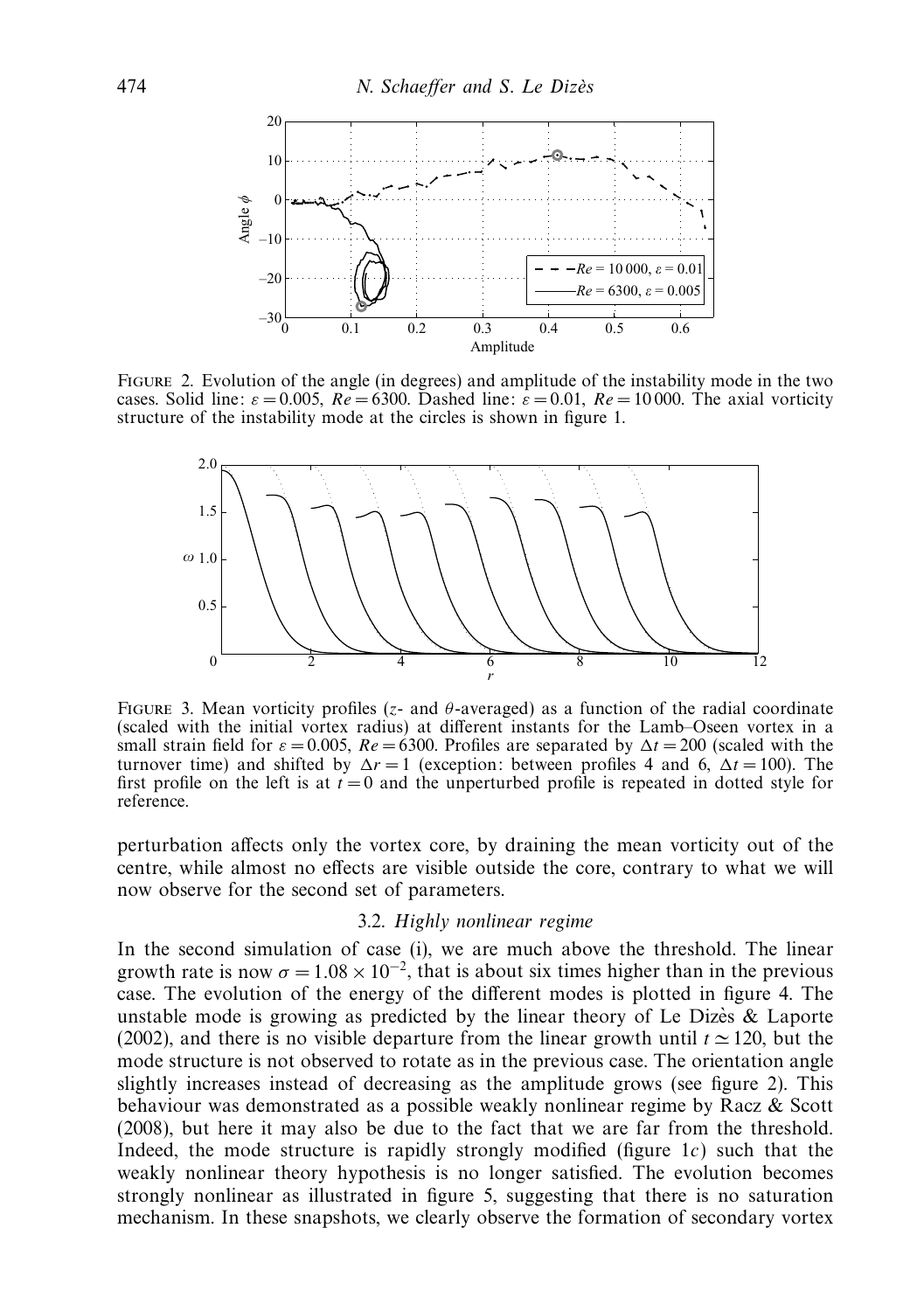

FIGURE 4. Energy of the fundamental mode and its harmonics as a function of time, showing the linear growth and saturation of the elliptic instability. The energy of the fundamental mode  $k_z = \bar{k}_{z0} = 2.25$  and its successive harmonics  $k_z = 2k_{z0}$ ,  $3k_{z0}$ ,  $4k_{z0}$ ,  $5k_{z0}$  are given by the plain black line and the grey-scale lines, respectively; the dotted line represents the energy of the mean flow correction  $(k_z = 0)$  and the dashed line gives the slope of the linear growth. Case (i) for  $\varepsilon = 0.01$ ,  $Re = 10000$ .

structures around the main vortex. These structures, which resemble vortex loops, move away from the vortex axis and become unstable. Small scales are then created, but they are quickly damped by viscosity. After this disordered regime, the main vortex reforms; but because some vorticity has moved away from the initial vortex core, it is now much larger and has a weaker vorticity peak. This evolution can also be seen in figure 6, which displays the mean vorticity profile as a function of time. Note that the formation of a thin layer on the mean vorticity profile is clearly visible on the fifth profile at  $t = 240$ . The trace of the expelled vortex structures observed in figures  $5(c, d)$  can also be associated with the secondary peak seen in the sixth profile. These features are also visible in supplementary movie 1 (available at journals.cambridge.org/flm) showing the three-dimensional evolution of an isosurface of the total vorticity.

# 3.3. A universal mechanism for vortex core growth

In the strongly nonlinear simulations we observe that the size of the vortex core, defined as the second moment of the vorticity distribution, increases during the process. Moreover, after the breakdown of the vortex and the relaminarization of the flow, an elliptic instability can grow again, widening the vortex a step further.

Figure 7 shows the evolution of the vortex core size for  $\varepsilon = 0.005$  at two different Reynolds numbers. For each case, the following features are observed:

(i) The core radius increases during the growth of the elliptic instability;

(ii) It stops when small scales are generated and the vortex has been sufficiently altered;

(iii) The vortex relaminarizes while keeping its radius constant; and

(iv) Eventually, a new elliptic instability develops leading to another growth of the core radius.

What is not apparent in figure 7 is that even though the second-order moment (vortex core size) remains constant, the flow is very time-dependent and resembles the last two rows of figure 5 at the beginning and at the end of the plateau, respectively.

The two different Reynolds number flows exhibit the same qualitative behaviour, but the larger Reynolds number leads to a larger increase in the radius for a given step. This is in agreement with the saturation of the elliptic instability through viscous effects. It also takes longer (time is normalized by multiplying by the growth rate,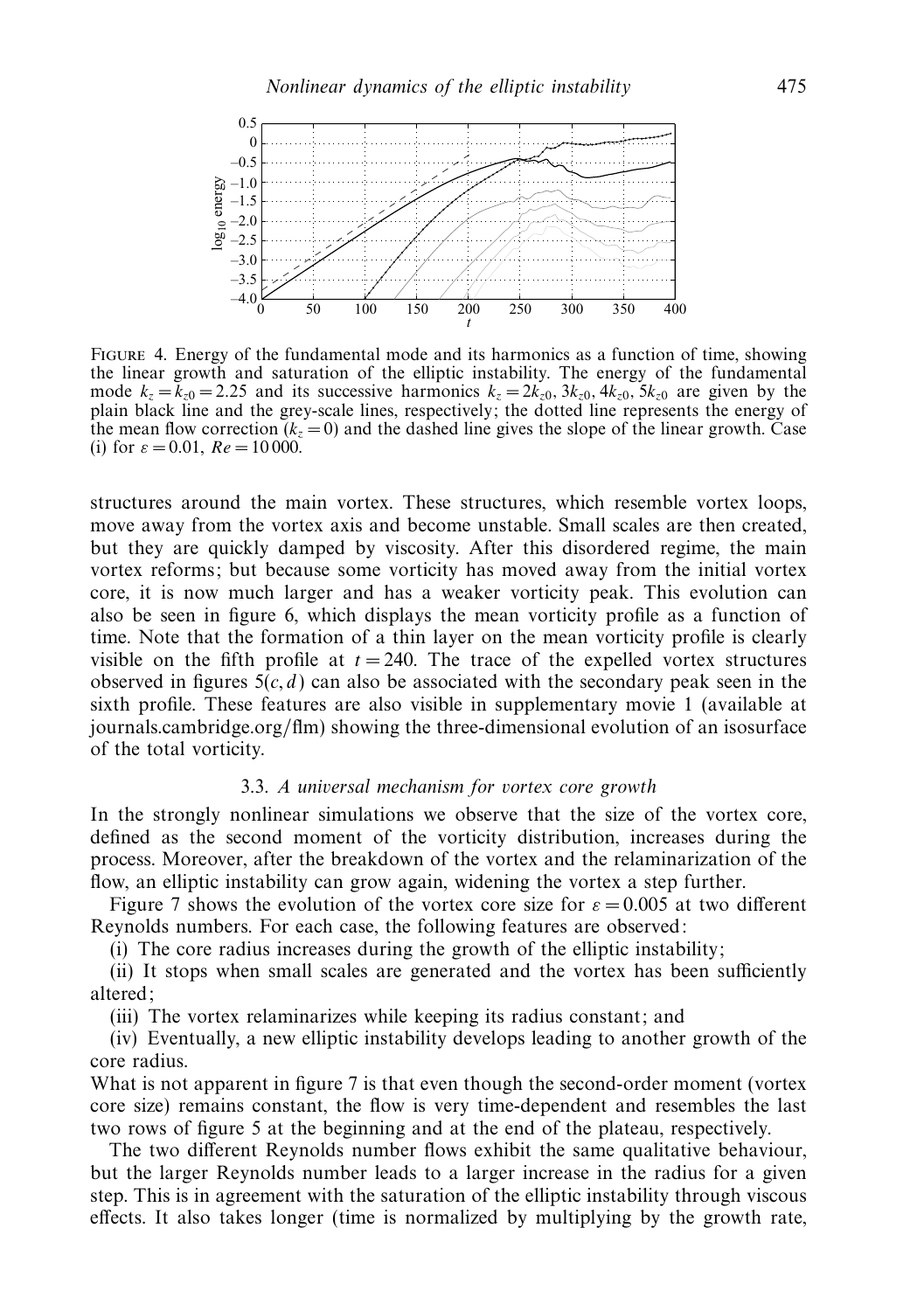

Figure 5. Axially averaged vorticity contours in a plane perpendicular to the vortex axis (left) and total vorticity maps in longitudinal planes containing the vortex axis oriented along the direction of compression (middle) and of stretching (right) at different times (from top to bottom:  $t = 120, 200, 240, 280, 360$ . In the left snapshots, the spatial scale is the same for all snapshots, so is the grey scale which maps zero vorticity to white and  $\omega = 2$  to black. The contours are equidistant vorticity levels ranging from minimum to maximum vorticity of each snapshot. For every longitudinal cut, the grey scale (white for  $\omega = 0$  to black for  $\omega > 3$ ) and the spatial scale are the same.

which is close to the inviscid one in both cases) for the vorticity field to recover from the breakdown (relaminarization plateau) and before the process can start over again.

In these simulations, only the most unstable wavenumber and its harmonics have been considered. We suspect that the recovery time before the next elliptical instability growth could be shorter if the other wavenumbers were present.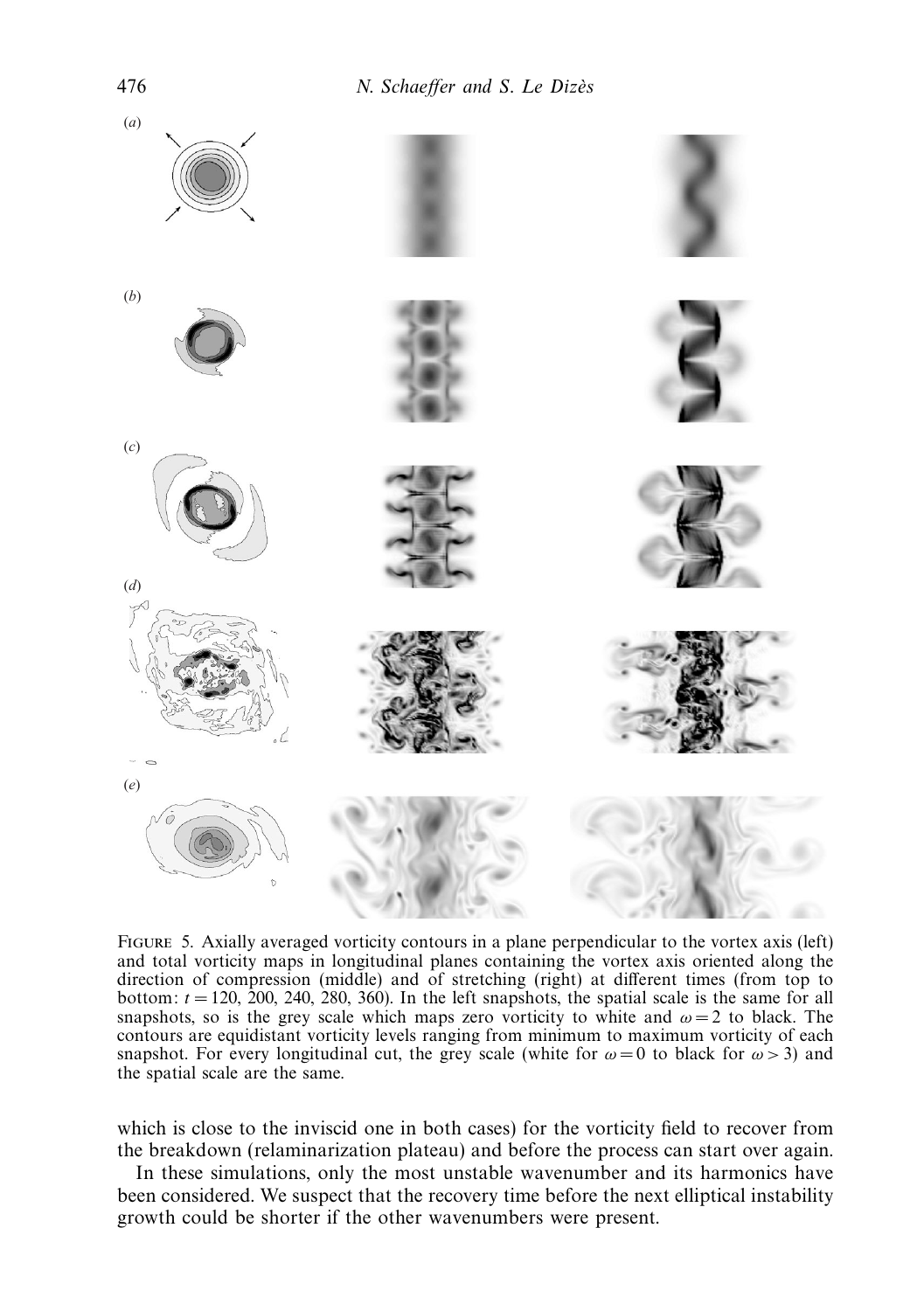

FIGURE 6. Same as in figure 3 but for  $\varepsilon = 0.01$  and  $Re = 10000$ . Profiles are here separated by  $\Delta t = 40$  (scaled with the turnover time) and shifted by  $\Delta r = 1.5$ . The first profile on the left is at  $t = 80$ .



Figure 7. Evolution of the vortex radius as a function of time, under the nonlinear effect of several growth of an elliptic instability, for two different Reynolds numbers and the same strain rate  $\varepsilon = 0.005$ . For each curve, time is normalized by multiplying by the growth rate of the elliptic instability.

The above simulations allow us to put forward the following points:

(i) The main effect of nonlinear evolution of the elliptic instability is to increase the effective vortex core size;

(ii) The process can happen more than once; and

(iii) A small elliptic deformation can lead to a large increase in the core size.

All the observations suggest that the widening of the vortex core through elliptic instability may be very generic and at work in all vortex systems at high Reynolds numbers.

# 4. Counter-rotating vortices

The simulations of the two counter-rotating vortices system have been performed to check the robustness of the nonlinear scenario observed for case (i). In that case, the strain field responsible for the elliptic instability in each vortex is generated by the other vortex. As both vortices have to adapt themselves to the strain generated by their neighbour, we first perform a two-dimensional simulation to obtain the basic flow, with the same three-dimensional pseudo-spectral code. This two-dimensional simulation was initialized by a field composed of two Lamb–Oseen vortices of opposite circulation  $\pm\Gamma$ , same radius  $a_0$  and separated by a distance b such that  $b/a_0 = 5.5$ .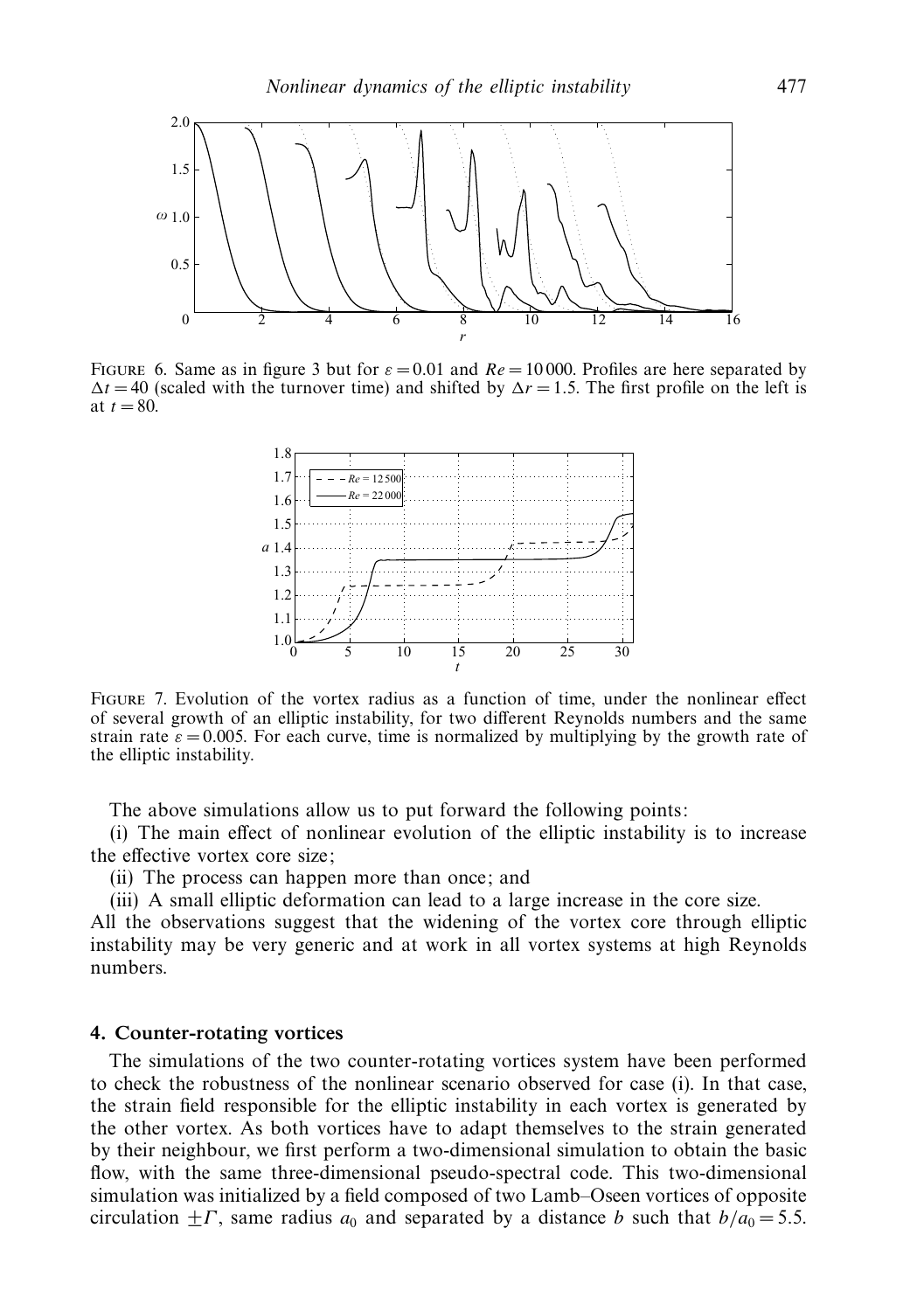

Figure 8. Elliptic instability in vortex pairs. Total vorticity maps in the plane containing both vortex axes at different times  $(a-f : t = 22, t = 42, t = 62, t = 78, t = 88, t = 100)$ . The grey scale goes from white ( $\omega = 0$ ) to black ( $\omega > 5$ ) and is the same in each snapshot.

The vortex cores grow slowly by diffusion, but are also elliptically deformed by the strain and quickly reach a quasi-stationary state as in case (i) (see Sipp, Jacquin  $\&$ Cossu 2000; Le Dizès & Verga 2002 for details). We then stop the simulation when  $b/a(t) = 5$ , which will be our basic state with Reynolds number  $Re = 6300$ .

For these parameters, the equivalent external strain rate is  $\varepsilon = (a/b)^2 = 0.04$  and the linear growth rate is  $\sigma = 4.2 \times 10^{-2}$ , so that we are far above the instability threshold and the strongly nonlinear evolution as in case (i) is expected. Counterrotating vortex pairs are also known to be unstable to a long-wavelength (Crow) instability. This instability is responsible for the formation of vortex rings (Leweke  $\&$ Williamson 1998), and is expected to grow simultaneously with the short-wavelength elliptic instability we are interested in. Here, the Crow instability is filtered out by considering periodic boxes of small axial length. No interactions between both instabilities are therefore taken into account. The nonlinear development of the Crow instability has been considered elsewhere (Marshall et al. 2001; Bristol et al. 2004).

Contrary to case (i), the base flow is now allowed to diffuse by viscosity during the nonlinear evolution of the perturbations. The three-dimensional simulations are however initialized by the most unstable linear eigenmode of the base flow obtained at the end of the two-dimensional simulation with a small amplitude (1 %). The time evolution of the total vorticity in the plane containing the vortex axes is shown in figure 8. As for case (i), movie 2 (see J. Fluid Mech. website) shows the threedimensional evolution of vorticity. We can see that the nonlinear dynamics are qualitatively similar to what has been plotted in figure 5. Thin layers of vorticity are formed at the periphery of the vortex, and vortex loops are ejected from the vortex core (compare for example figure 5c with figure  $8c, d$ ). These secondary vorticity structures are then destabilized and dissipated by viscosity. The new vortices which form after this nonlinear evolution are, as for the single vortex case, larger and weaker (figure 9). The average profiles of the last snapshot  $(t = 100)$  are shown in figure 9 for each vortex. The vortex circulation is conserved, but the radius computed from the second-order moment of the distribution gives  $a = 1.68$ , whereas a purely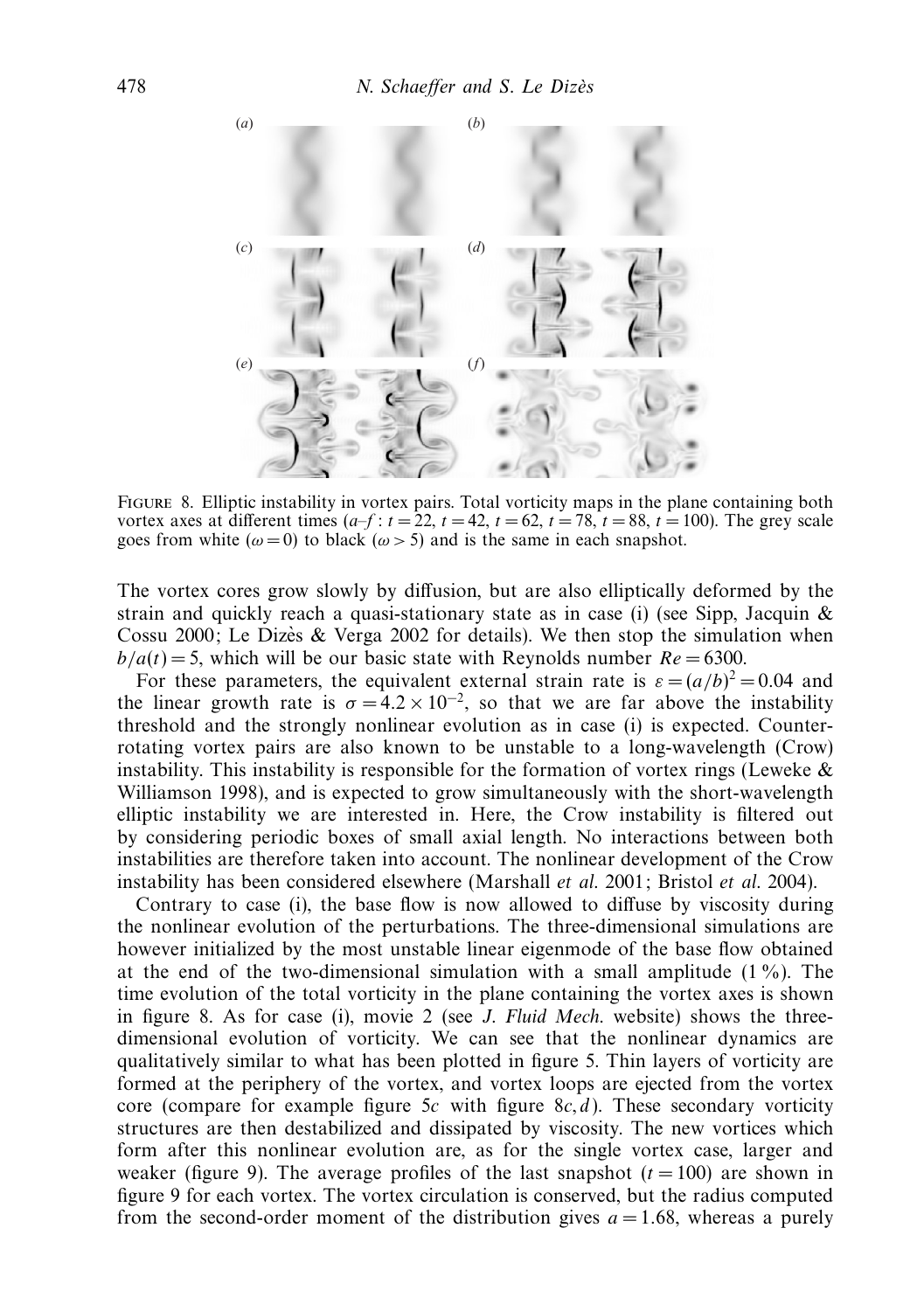

FIGURE 9. Mean vorticity profiles (z- and  $\theta$ -averaged) as a function of the radial coordinate (scaled with the initial core radius) after 100 turnover times, obtained by diffusion only or with the action of elliptic instability, in the case of counter-rotating vortices. The profiles of the two vortices are almost the same.

diffusive evolution would give  $a_{diff} = 1.18$  at this Reynolds number. Alternatively, it would require 460 turnover times instead of 100 in order to obtain the same radius by diffusion only.

Other sets of parameters far above the threshold have been considered for both the strained vortex and the two vortex configurations. They have all provided similar evolutions demonstrating the universality of the nonlinear dynamics of the elliptic instability. Experiments for the two-vortex system have been performed by Leweke  $\&$ Williamson (1998) (see also Laporte & Leweke 2002). Unfortunately, they have not performed vorticity measurement in the late nonlinear regime. However, their dye visualizations (see figure 19 of Leweke & Williamson 1998) exhibit mushroom-like structures which resemble the expelled vorticity structure observed in figure  $8(d,e)$ .

## 5. Conclusion

In this paper, we have demonstrated that both the weakly nonlinear and the strongly nonlinear evolutions of the elliptic instability were possible. The weakly nonlinear dynamics which have been observed very close to the threshold are characterized by a limit cycle behaviour. The strongly nonlinear dynamics, which have been obtained in most simulations, are much more violent but possess some universal characteristic features. We have shown that the dynamics always follow the following steps:

(i) concentration of the vorticity in thin layers at the periphery of the vortex,

(ii) expulsion of the vortex loops,

(iii) breakdown of the whole structure, and

(iv) relaminarization process leading to the reformation of a weaker and larger vortex.

This process may start again after relaminarization. We claim that this evolution is universal in high-Reynolds-number flows.

The main consequence of these results is that a moderate strain field can lead to a dramatic reorganization of the vortex, in a highly dissipative process, and a rapid modification of its characteristics. In particular, we have seen that the core radius of a strained vortex can increase quickly and significantly by the repeated action of the elliptic instability even if the Reynolds number is large. We suspect that this core